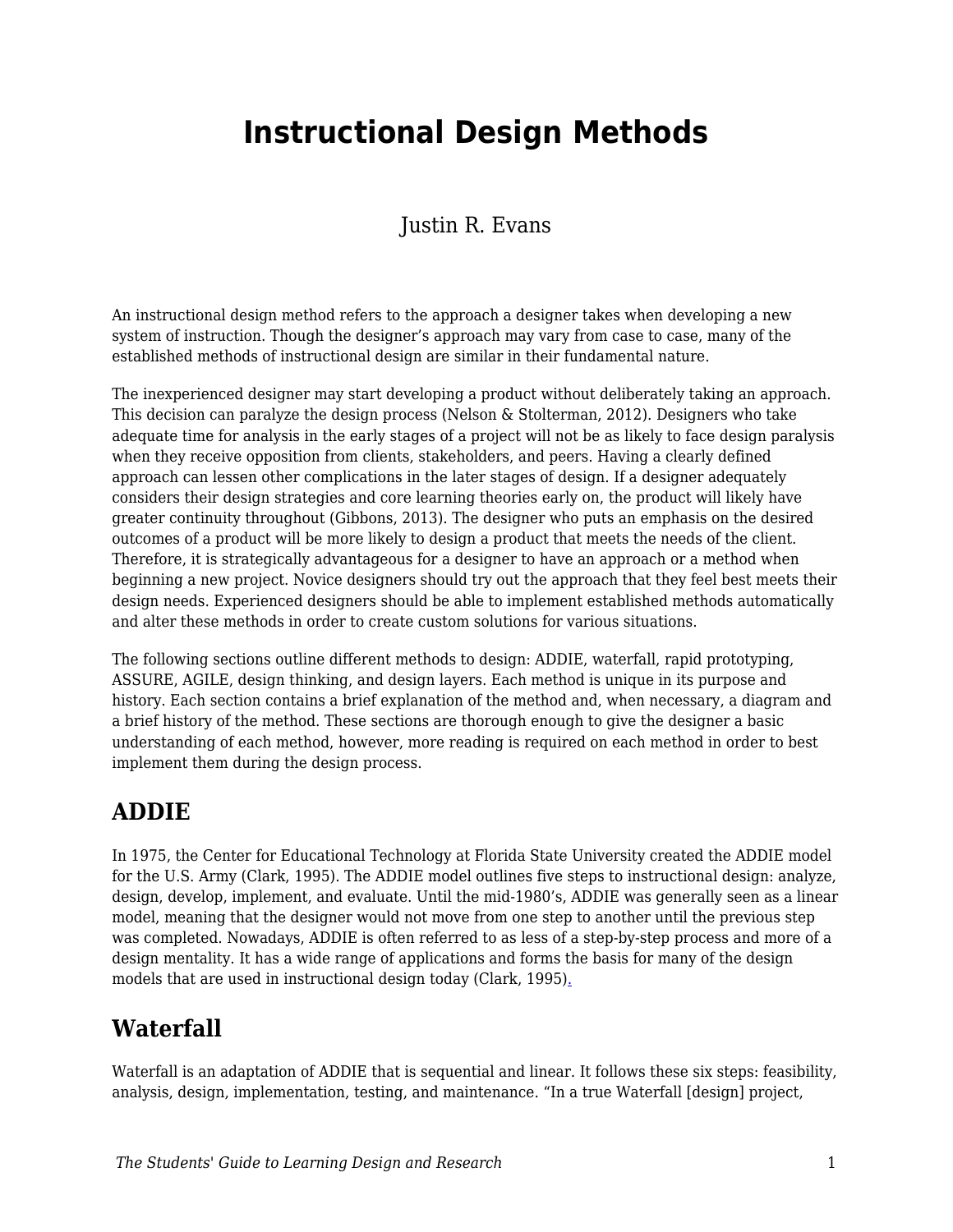each [step] represents a distinct stage of … development, and each stage generally finishes before the next one can begin" (Lotz, 2013). Once a step is completed the designer generally does not return to that step. This application of the ADDIE model is very useful in environments that are bureaucratic in nature (like the military) where learning through failure and prototyping is not a viable option.

## **Rapid Prototyping**

Rapid Prototyping is an adaptation of the ADDIE model that combines the design, develop, and evaluate phases. The mentality of rapid prototyping is that you need to "fail fast to succeed sooner" (Krissilas, 2012). The goal is to create prototypes quickly, gain feedback, evaluate, and create more prototypes until you have achieved your design goals. This model is useful because it is faster than the traditional ADDIE model, but it is generally weak in up-front analysis (Siemens, 2002). Rapid prototyping is useful in the business world. However, it is not the best fit in K-12 and higher education where it is often deemed unethical to intentionally prototype flawed or unfinished products on human learners.

## **ASSURE**

The ASSURE model was developed by Dr. Sharon Smaldino, a former president of AECT. She realized that there were many aspects of the ADDIE model that would be important for teachers in the field. This model is most widely used by teachers in K-12 and higher education who have the need to adjust and design individual lessons rather than entire programs. The ASSURE model consists of the following steps: (1) analyze learners, (2) state objectives, (3) select method, media, or materials, (4) utilize media and materials, (5) require learner's participation, (6) evaluate and revise. Each step of the process is intended to focus back on the learner's experience. This model is extremely helpful with curriculum mapping for teachers (Grant, 2013).

### **AGILE**

The AGILE model is an adaptation of the ADDIE model that focuses around meeting deadlines. The goal is to produce a working piece of the project with every sprint and to hit a milestone in the project at least every three months. This method encourages designers to consistently produce and discourages stagnancy in design (Agile methodology, n.d.)

This method is similar to the rapid prototyping method in that the designer develops, produces, evaluates, and repeats the process in order to create the best product available. It has similar elements as the waterfall method in that designers don't make changes to their direction once they have started a sprint. All energy and effort is to be focused on achieving desired outcomes during the sprint. After the sprint period, designers are free to evaluate, analyze, and change their direction as needed.

### **Design Thinking**

Design Thinking follows similar steps as the ADDIE method, but it is fundamentally different in mindset. For example, the first step to Design Thinking is to empathize rather than analyze. Before designers define what is trying to be accomplished, they need to understand their users as much as possible. The second step is to define or to pinpoint the needs and desired outcomes for the user. The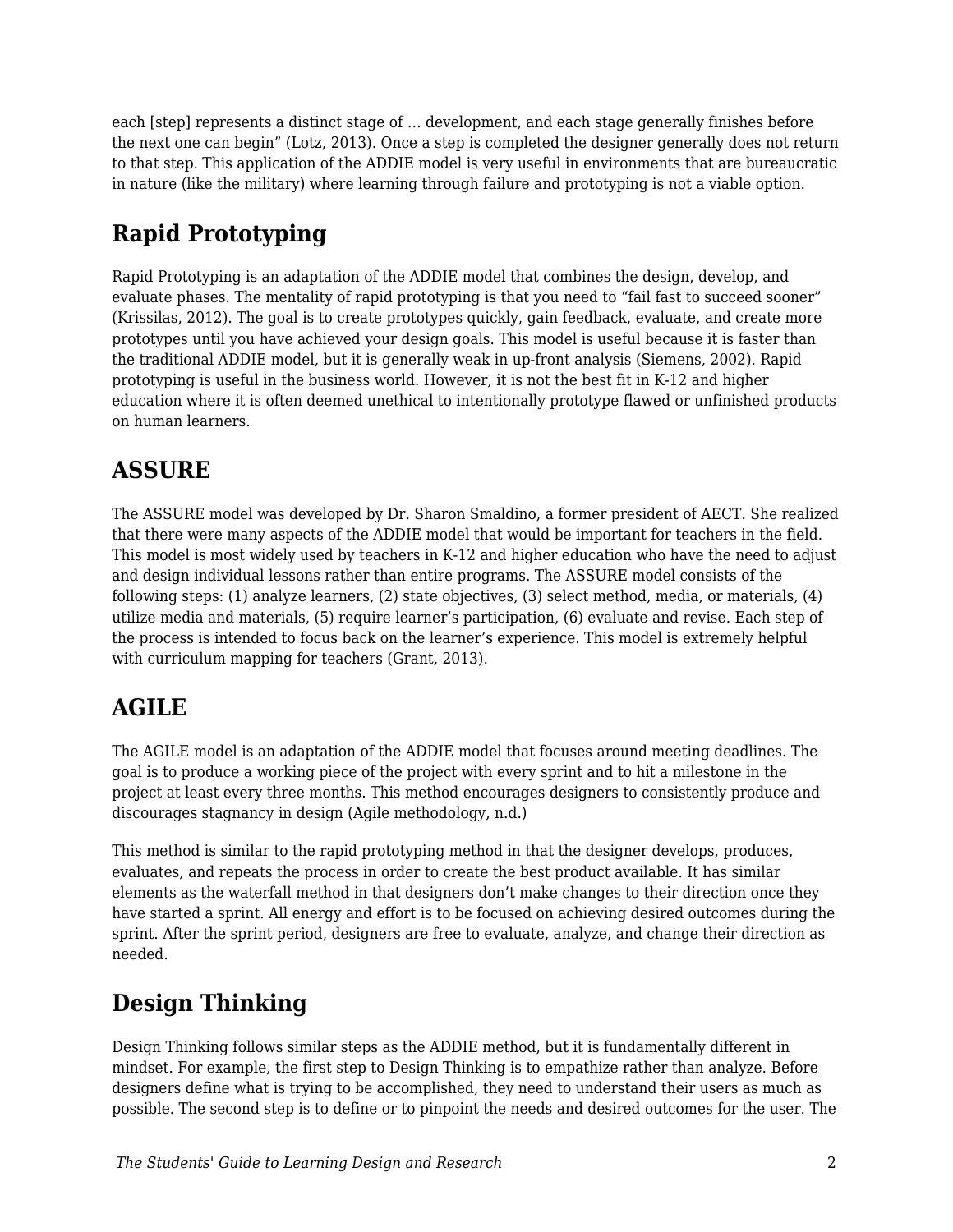third step is to ideate or to be as creative as possible in finding possible solutions or approaches to the problem. The fourth step is to prototype the ideas from the third step. Finally, the fifth step is to test; give the prototype to the original user and accept their feedback and recommendations.

This method, like rapid prototyping, has a preference toward active experimentation instead of overly detailed planning. It is encouraged in areas where designers have to be deliberate. This model is linear, like the ADDIE model and the waterfall method, and designers are discouraged to jump to the next step before they have completed the previous step.

#### **Design Layers**

Design layers is an approach that is fundamentally different than any of the methods previously mentioned. Instead of looking at design in terms of a step by step process, this method looks at a product as being made up of many different layers. This method assumes that "a designer organizes constructs within several somewhat independent layers characteristic of instructional design" (Kearsley, n.d.). In his book, An Architectural Approach to Instructional Design, Gibbons (2013) states that design layers are conceptual tools, generally invisible to the naked eye, and extremely useful if the designer can spot them. Gibbons outlines 7 layers in design: content layer, strategy layer, message layer, control layer, representation layer, data management layer, and media-logic layer. The designer needs to be able to conceptualize each layer and clearly understand how each layer feeds into the others.

- Content layer: This layer deals with database structure. It is the layer that "supplies knowledge elements during instruction" (Gibbons, 2013). The designer decides on the nature and structure of knowledge that needs to be learned. Also, designers decide on appropriate knowledge content for the desired outcomes.
- Strategy layer: This layer illustrates the strategy for interactions between the content and the participants. The primary "design concerns of the strategy layer [are]: goal, time, and activity" (Gibbons, 2013). Strategic goals outline what the designer and learner do to help learners reach desired outcomes. Activities and time constraints are designed strategically in order to help learners reach their maximum potential within the classroom.
- Message layer: The message layer deals with the "structure of knowledge,… [and] carries out strategic plans through conversational exchanges" (Gibbons, 2013). The message layer communicates the strategy layer and the content layer to the learner through meaningful conversation.
- Control layer: This layer "expresses the learner's side of the conversation" (Gibbons, 2013). In this layer, learners take action by communicating back to the instruction and moving forward. The designer creates a way for the learner to take control of their learning, communicate constructively with their instructor, and collaborate with other learners.
- Representation layer: The representation layer "provides information and meaning in sensory form" (Gibbons, 2013). It is the only tangible layer of design. All other layers are intangible. In this layer the designer decides how to best represent the course and learning material in a way that appeals to the senses of the learner. This layer is one of the most important, because it impacts the intellect and the emotional state of the learner.
- Data management layer: This layer "records, analyzes, reports, and stores learning data" (Gibbons, 2013). The data management layer is vital to measuring the success and impact of the program on the learners. The designer creates the data management layer in order to provide feedback to learners, stakeholders, and developers.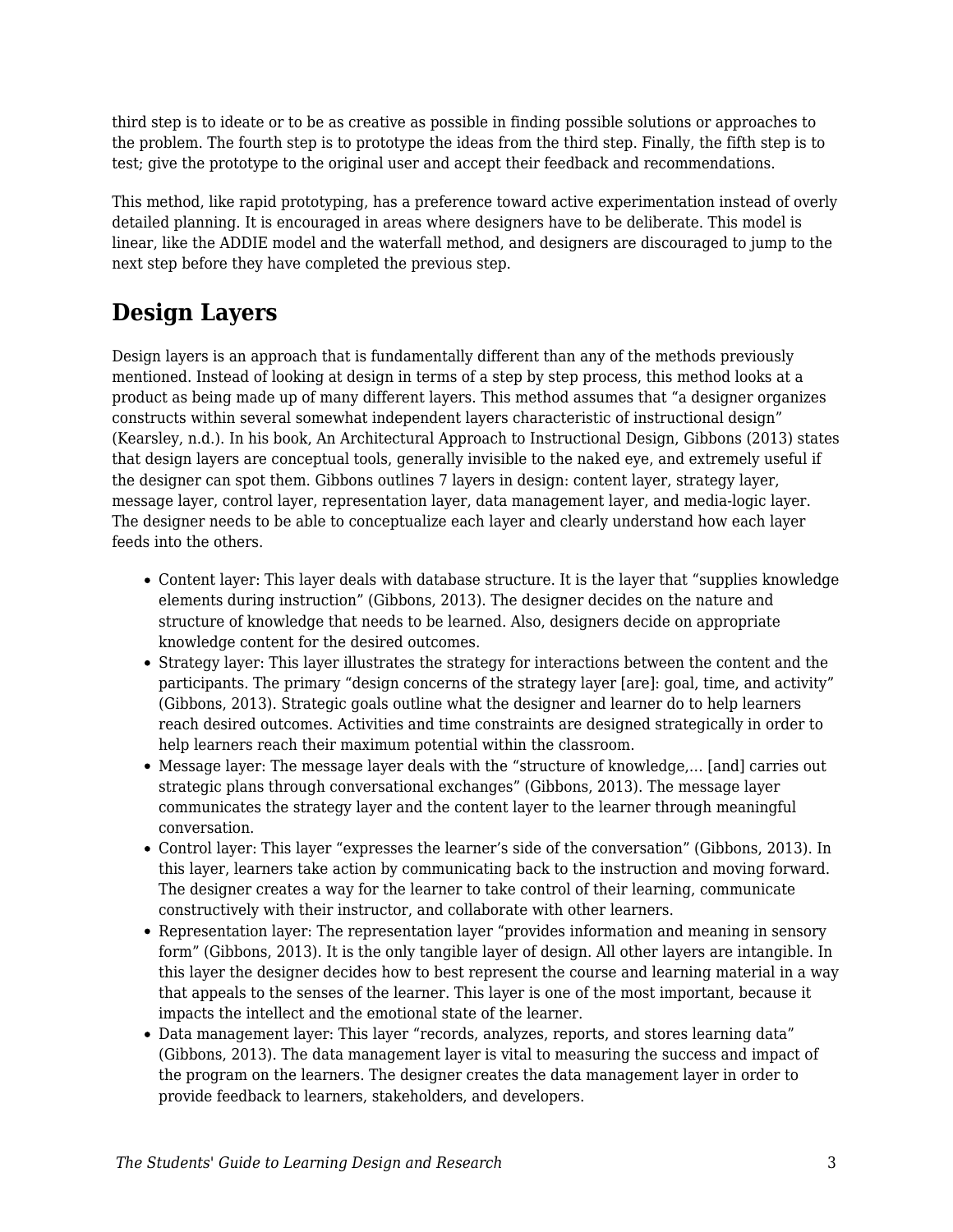Media-logic layer: The media-logic layer "executes the operations of all other layers" (Gibbons, 2013). The media-logic layer constantly determines 'what comes next' during instruction. This can occur through the instructor, online media, or some other means thought of by the designer.

#### **Conclusion**

Each method of instructional design is created for a unique purpose. Designers must learn about methods, experiment with them, and decide on the method that best fits their project. Once a designer has chosen a method, more exploration will be necessary in order to fully implement the method during the design process. Experienced designers will adjust and re-think their method in order to best meet the needs of their project. A well-implemented approach can help designers increase the continuity of the product, increase the success of the product in meeting desired outcomes, and avoid design paralysis. Designers should seriously consider which of these methods (or other methods not mentioned above) best fits their project before they begin.

#### **References**

Agile methodology. (n.d.) Retrieved from [https://edtechbooks.org/-PY](https://www.agilest.org/agile-methodology/)

- Clark, D. (1995). Addie timeline. Retrieved from [https://edtechbooks.org/-ZB](http://www.nwlink.com/~donclark/history_isd/addie.html))
- Gibbons, A. S. (2013). An architectural approach to instructional design. Taylor and Francis. Kindle Edition.
- Grant, M. (2013). ASSURE. Retrieved from [https://edtechbooks.org/-yX](http://www.instructionaldesign.org/models/assure.html)
- Kearsley, G., & Culatta, R. (n.d.). Model centered instruction/Design layers (Andrew Gibbons). Retrieved from [https://edtechbooks.org/-JW](http://www.instructionaldesign.org/theories/design-layers.html)
- Krissilas, J. (2012). Design thinking theory #3: Rapid prototyping. Retrieved from [https://edtechbooks.org/-WI](http://www.planningnotepad.com/2012/02/design-thinking-series-3-rapid.html)
- Lotz, M. (2013). Waterfall vs. agile: Which is the right development methodology for your project? Retrieved from [www.seguetech.com/waterfall-vs-agile-methodology/](http://www.seguetech.com/waterfall-vs-agile-methodology/)
- Nelson, H. G. & Stolterman, E. (2012). The design way: Intentional change in an unpredictable World. The MIT Press. Kindle Edition.
- Siemens, G. (2002). Instructional design in elearning. Elearnspace. Retrieved from [https://edtechbooks.org/-SJ](http://www.elearnspace.org/Articles/InstructionalDesign.htm)